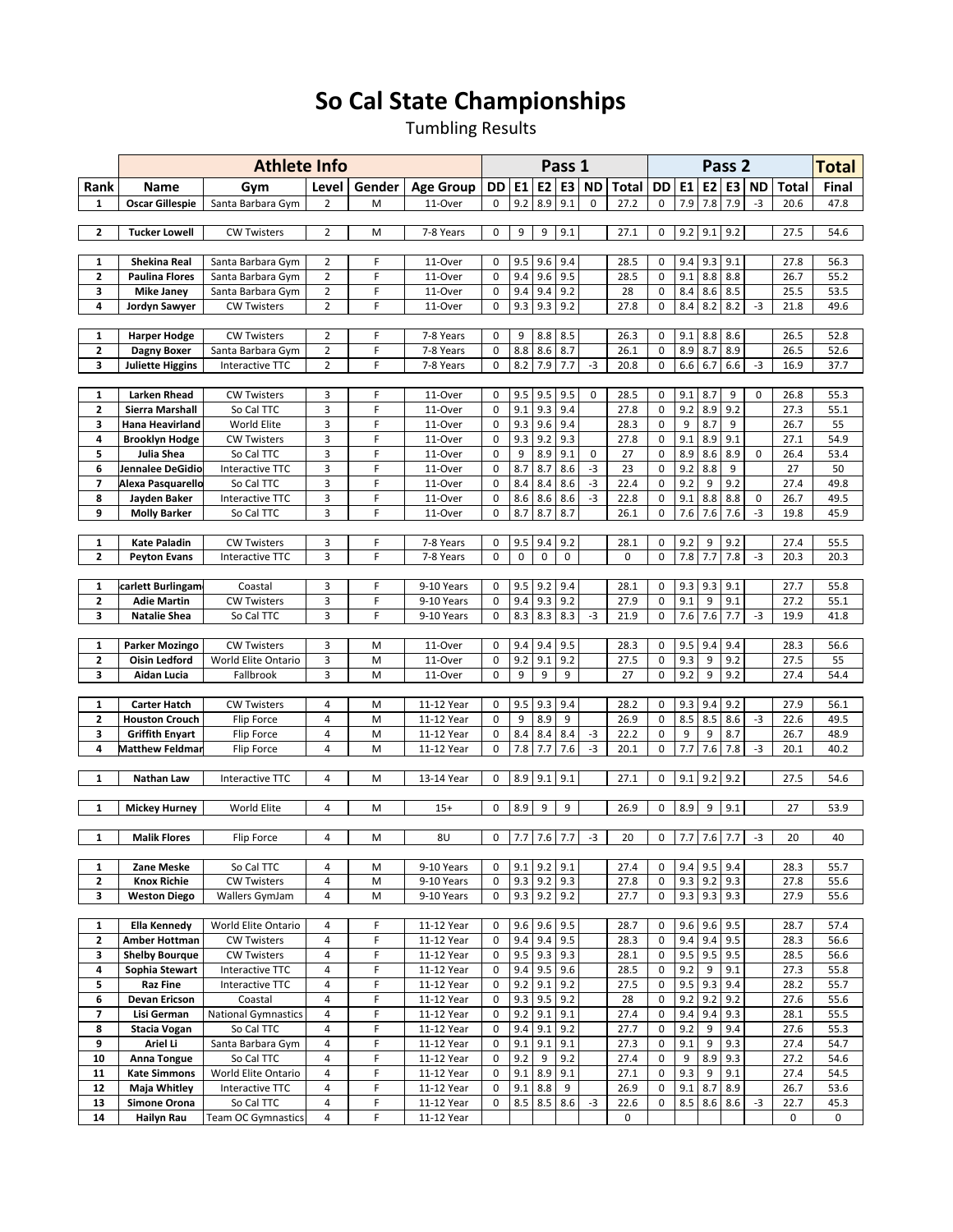| $\mathbf{1}$ | <b>Tara Mahoney</b>              | <b>CW Twisters</b>                          | 4      | F           | 13-14 Year               | 0           | 9.5        | 9.2              | 9.4         | 0              | 28.1        | 0           | 9.4        | 9.3              | 9.4 | $\mathbf 0$              | 28.1         | 56.2         |
|--------------|----------------------------------|---------------------------------------------|--------|-------------|--------------------------|-------------|------------|------------------|-------------|----------------|-------------|-------------|------------|------------------|-----|--------------------------|--------------|--------------|
|              |                                  |                                             | 4      |             |                          |             |            |                  |             |                |             | $\mathbf 0$ |            |                  |     |                          |              |              |
| $\mathbf{2}$ | <b>Riley Hatch</b>               | <b>CW Twisters</b>                          |        | F           | 13-14 Year               | $\mathbf 0$ | 9.4        | 9                | 9.3         | 0              | 27.7        |             | 9.4        | 9.1              | 9.3 | $\pmb{0}$                | 27.8         | 55.5         |
| 3            | <b>Elizabeth Ratcliffe</b>       | So Cal TTC                                  | 4      | F           | 13-14 Year               | $\mathbf 0$ | 9.2        | 9                | 9.1         | 0              | 27.3        | $\mathbf 0$ | 9.2        | 9.3              | 9.1 | 0                        | 27.6         | 54.9         |
| 4            | <b>Hannah Moshy</b>              | So Cal TTC                                  | 4      | F           | 13-14 Year               | 0           | 9          | 8.7              | 9           | 0              | 26.7        | $\mathbf 0$ | 9.3        | 9.2              | 9.2 | 0                        | 27.7         | 54.4         |
| 5            | <b>Brooklynn Rios</b>            | Interactive TTC                             | 4      | F           | 13-14 Year               |             |            |                  |             |                | 0           |             |            |                  |     |                          | 0            | 0            |
|              |                                  |                                             |        |             |                          |             |            |                  |             |                |             |             |            |                  |     |                          |              |              |
|              |                                  |                                             |        |             |                          |             |            |                  |             |                |             |             |            |                  |     |                          |              |              |
| $\mathbf{1}$ | <b>Madeline Pearl</b>            | Interactive TTC                             | 4      | F           | $15+$                    | 0           | 9          | 9                | 9           |                | 27          | 0           |            | $9.3$ 9.3        | 9.4 |                          | 28           | 55           |
|              |                                  |                                             |        |             |                          |             |            |                  |             |                |             |             |            |                  |     |                          |              |              |
| 1            | <b>Taylor Diez</b>               | Wallers GymJam                              | 4      | F           | 8U                       | 0           | 9.6        | 9.6              | 9.5         |                | 28.7        | 0           | 9.3        | 9.2              | 9.6 |                          | 28.1         | 56.8         |
| 2            | Lydia Castro                     | American Airborne                           | 4      | F           | 8U                       | $\mathbf 0$ | 9          | 9.1              | 9.1         |                | 27.2        | $\mathbf 0$ | 9.2        | 8.9              | 9.2 |                          | 27.3         | 54.5         |
| 3            |                                  |                                             | 4      | F           |                          | $\mathbf 0$ | $\pmb{0}$  | $\mathbf 0$      | $\pmb{0}$   |                |             | 0           | 9          | 8.9              | 9   |                          |              |              |
|              | Sophia Winkle                    | American Airborne                           |        |             | 8U                       |             |            |                  |             |                | 0           |             |            |                  |     |                          | 26.9         | 26.9         |
|              |                                  |                                             |        |             |                          |             |            |                  |             |                |             |             |            |                  |     |                          |              |              |
| $\mathbf{1}$ | <b>Ava Meske</b>                 | So Cal TTC                                  | 4      | F           | 9-10 Years               | 0           | 8.8        | 9.2              | 9.1         |                | 27.1        | $\mathbf 0$ | 9          | 9.3              | 9.1 |                          | 27.4         | 54.5         |
| 2            | <b>Addy Baker</b>                | Nissen Trampoline                           | 4      | F           | 9-10 Years               | $\mathbf 0$ | 8.7        | 9.1              | 8.9         |                | 26.7        | $\mathbf 0$ | 9.1        | 9.1              | 8.9 |                          | 27.1         | 53.8         |
| 3            | Olyvia Brown                     | Wallers GymJam                              | 4      | F           | 9-10 Years               | $\pmb{0}$   | 9.2        | 9                | 9.3         |                | 27.5        | $\pmb{0}$   | 8.7        | $8.8\,$          | 8.7 | $-3$                     | 23.2         | 50.7         |
|              |                                  |                                             |        |             |                          |             |            |                  |             |                |             |             |            |                  |     |                          |              |              |
| 4            | <b>Rylan Campbell</b>            | <b>CW Twisters</b>                          | 4      | F           | 9-10 Years               | $\mathbf 0$ | $\pmb{0}$  | $\boldsymbol{0}$ | $\pmb{0}$   |                | 0           | $\mathbf 0$ | 9.4        | 9.3              | 9.4 |                          | 28.1         | 28.1         |
|              |                                  |                                             |        |             |                          |             |            |                  |             |                |             |             |            |                  |     |                          |              |              |
| $\mathbf{1}$ | Aleiya Bagaw                     | Santa Barbara Gym                           | 5      | F           | 11-12 Year               | 0           | 9.5        | 9.7              | 9.5         |                | 28.7        | $\mathbf 0$ | 9          | 9.1              | 9   |                          | 27.1         | 55.8         |
| $\mathbf{z}$ |                                  | World Elite                                 | 5      | F           | 11-12 Year               | $\mathbf 0$ | 9.2        | 9                | 9           |                | 27.2        | $\mathbf 0$ | 9.1        | 8.6              | 8.9 |                          | 26.6         | 53.8         |
|              | <b>HayleyJane Pence</b>          |                                             |        |             |                          |             |            |                  |             |                |             |             |            |                  |     |                          |              |              |
| 3            | Victoria Barker                  | So Cal TTC                                  | 5      | F           | 11-12 Year               | 0           | 9.1        | 9                | 8.8         |                | 26.9        | 0           | 8.5        | 8.2              | 8.7 |                          | 25.4         | 52.3         |
| 4            | <b>Maddie Moe</b>                | <b>Galaxy Sports</b>                        | 5      | $\mathsf F$ | 11-12 Year               | 0           | 8.9        | 8.9              | 8.8         |                | 26.6        | 0           | 8.5        | 8.4              | 8.5 |                          | 25.4         | 52           |
| 5            | Camila Quezada                   | <b>Team Legacy</b>                          | 5      | F           | 11-12 Year               | 0           | 9.1        | 8.8              | 8.7         |                | 26.6        | $\mathbf 0$ | 8.6        | 8.5              | 8.7 | $-0.6$                   | 25.2         | 51.8         |
|              |                                  |                                             |        |             |                          |             |            |                  |             |                |             |             |            |                  |     |                          |              |              |
|              |                                  |                                             |        |             |                          |             |            |                  |             |                |             |             |            |                  |     |                          |              |              |
| $\mathbf{1}$ | Gabby Shepler                    | <b>National Gymnastics</b>                  | 5      | F           | 13-14 Year               | 0           | 9          | 9.2              | 8.7         | 0              | 26.9        | 0           | 9.1        | 8.9              | 8.9 | 0                        | 26.9         | 53.8         |
| 2            | <b>Natalie Hudson</b>            | <b>CW Twisters</b>                          | 5      | F           | 13-14 Year               | $\mathbf 0$ | 8.7        | 8.9              | 9           | 0              | 26.6        | 0           | 8.9        | 8.8              | 9   | 0                        | 26.7         | 53.3         |
| 3            | Lucy Galyan                      | <b>Galaxy Sports</b>                        | 5      | F           | 13-14 Year               | 0           | 8.8        | 8.5              | 8.8         |                | 26.1        | $\mathbf 0$ | 9          | 8.9              | 9.1 |                          | 27           | 53.1         |
| 4            | <b>Olivia Boucly</b>             | <b>National Gymnastics</b>                  | 5      | F           | 13-14 Year               | $\pmb{0}$   | 9          | 8.6              | 8.8         | 0              | 26.4        | $\mathbf 0$ | 9          | 8.6              | 8.9 | $\pmb{0}$                | 26.5         | 52.9         |
| 5            |                                  |                                             | 5      | F           |                          | $\mathbf 0$ |            | 9                | 9           | $\mathbf 0$    |             | $\mathbf 0$ | 8.7        | 8.7              | 8.6 | 0                        |              | 52.8         |
|              | harlee Pasquarell                | So Cal TTC                                  |        |             | 13-14 Year               |             | 8.8        |                  |             |                | 26.8        |             |            |                  |     |                          | 26           |              |
| 6            | Kayla Norman                     | So Cal TTC                                  | 5      | F           | 13-14 Year               | $\mathbf 0$ | 8.8        | 8.8              | 8.8         | 0              | 26.4        | $\mathbf 0$ | 8.6        | 8.3              | 8.7 | $\mathbf 0$              | 25.6         | 52           |
| 7            | <b>Brooke Pulver</b>             | <b>National Gymnastics</b>                  | 5      | F           | 13-14 Year               | $\mathbf 0$ | 8.6        | 8.2              | 8.5         | 0              | 25.3        | $\mathbf 0$ | 8.4        | 7.9              | 8.1 | $\pmb{0}$                | 24.4         | 49.7         |
| 8            | Lillianna LaFleur                | <b>National Gymnastics</b>                  | 5      | F           | 13-14 Year               | $\mathbf 0$ | 8.6        | 8.5              | 8.5         | 0              | 25.6        | 0           | 7.9        | 7.6              | 7.9 | $-3$                     | 20.4         | 46           |
| 9            | <b>Josie Crowder</b>             | Interactive TTC                             | 5      | F           | 13-14 Year               | 0           | 8.6        | 8.2              | 8.5         | 0              | 25.3        | 0           | 7.9        | 7.6              | 7.6 | $-3$                     | 20.1         | 45.4         |
|              |                                  |                                             |        |             |                          |             |            |                  |             |                |             |             |            |                  |     |                          |              |              |
|              |                                  |                                             |        |             |                          |             |            |                  |             |                |             |             |            |                  |     |                          |              |              |
| $\mathbf{1}$ | <b>Ryan Farias</b>               | So Cal TTC                                  | 5      | F           | 15-Over                  | 0           | 8.9        | 8.9              | 8.8         |                | 26.6        | $\mathbf 0$ | 9.2        | 8.9              | 9.1 |                          | 27.2         | 53.8         |
| 2            | Victoria Champine                | World Elite                                 | 5      | F           | 15-Over                  | $\mathbf 0$ | 9.1        | 8.9              | 8.9         |                | 26.9        | $\mathbf 0$ | 8.1        | 8.4              | 8.1 | $-0.6$                   | 24           | 50.9         |
| 3            | <b>Ashley Bull</b>               | World Elite                                 | 5      | F           | 15-Over                  | $\mathbf 0$ | 8.2        | 8.3              | 8.1         |                | 24.6        | 0           | 8.2        | 8                | 8   | $-3$                     | 21.2         | 45.8         |
|              |                                  |                                             |        |             |                          |             |            |                  |             |                |             |             |            |                  |     |                          |              |              |
| 4            | <b>Haley Lage</b>                | <b>National Gymnastics</b>                  | 5      | F           | 15-Over                  | $\mathbf 0$ | 8.3        | 8.3              | 8.3         |                | 24.9        | 0           | 7.8        | 7.8              | 7.9 | $-3$                     | 20.5         | 45.4         |
|              |                                  |                                             |        |             |                          |             |            |                  |             |                |             |             |            |                  |     |                          |              |              |
| $\mathbf{1}$ | Keira Felix                      | Wallers GymJam                              | 5      | F           | 9-10 Years               | 0           | 9.3        | 9.2              | 9.3         |                | 27.8        | $\mathbf 0$ | 9          | 9.1              | 9.2 |                          | 27.3         | 55.1         |
| $\mathbf{z}$ | <b>Bre Bisuna</b>                | World Elite                                 | 5      | F           | 9-10 Years               | $\mathbf 0$ | 9.4        | 9.2              | 9.2         |                | 27.8        | $\mathbf 0$ | 9.3        | 8.9              | 9   |                          | 27.2         | 55           |
| 3            |                                  | <b>CW Twisters</b>                          | 5      | F           | 9-10 Years               | $\mathbf 0$ | 9.4        | 8.9              | 9.1         |                | 27.4        | $\mathbf 0$ | 9          | 8.9              | 9   | $-0.6$                   | 26.3         | 53.7         |
|              | <b>Kyra Delatorre</b>            |                                             |        |             |                          |             |            |                  |             |                |             |             |            |                  |     |                          |              |              |
| 4            | Daveena Honey                    | American Airborne                           | 5      | F           | 9-10 Years               | $\mathbf 0$ | 9.1        | 9                | 9.1         |                | 27.2        | 0           | 9          | 8.8              | 9   | $-0.6$                   | 26.2         | 53.4         |
| 5            | <b>Arden Pantel</b>              | Coastal                                     | 5      | F           | 9-10 Years               | $\mathbf 0$ | 9.1        | 8.7              | 9           |                | 26.8        | $\mathbf 0$ | 8.9        | 8.8              | 9   | $-0.6$                   | 26.1         | 52.9         |
| 6            | Makayla Turgeon                  | <b>CW Twisters</b>                          | 5      | F           | 9-10 Years               | 0           | 8.9        | 8.6              | 9           |                | 26.5        | 0           | 8.9        | 8.6              | 8.9 | $-0.6$                   | 25.8         | 52.3         |
| 7            | Victoria Segundo                 | Flip Force                                  | 5      | F           | 9-10 Years               | $\mathbf 0$ | 8.2        | 8.3              | 8.2         |                | 24.7        | $\pmb{0}$   | 7.7        | 7.7              | 7.6 | $-3$                     | 20           | 44.7         |
|              |                                  |                                             |        |             |                          |             |            |                  |             |                |             |             |            |                  |     |                          |              |              |
|              |                                  |                                             |        |             |                          |             |            |                  |             |                |             |             |            |                  |     |                          |              |              |
| 1            | <b>Oliver Czekmany</b>           | World Elite                                 | 5      | М           | 11-12 Year               | 0           | 8.7        | 9                | 9           |                | 26.7        | 0           | 8.4        | 8.4              | 8.6 |                          | 25.4         | 52.1         |
| 2            | Keanu Arellano                   | <b>Team Legacy</b>                          | 5      | М           | 11-12 Year               | 0           |            |                  | 8.8 8.8 8.8 |                | 26.4        | 0           |            |                  |     | $8.6$ $8.7$ $8.3$ $-0.6$ | 25           | 51.4         |
| 3            | Noah Vargas                      | Wallers GymJam                              | 5      | M           | 11-12 Year               | 0           | 8.9        | 8.8 8.7          |             |                | 26.4        | 0           | 8.4        | 8.1              | 8.4 | $-3$                     | 21.9         | 48.3         |
| 4            | Jacob Adler                      | World Elite Ontario                         | 5      | М           | 11-12 Year               | $\mathbf 0$ | 7.2        | 7.1              | 7.5         | $-3$           | 18.8        | 0           | 8          | 7.9              | 8.1 | $-3$                     | 21           | 39.8         |
|              |                                  |                                             |        |             |                          |             |            |                  |             |                |             |             |            |                  |     |                          |              |              |
|              |                                  |                                             |        |             |                          |             |            |                  |             |                |             |             |            |                  |     |                          |              |              |
| $\mathbf{1}$ | <b>Matt Bernabe</b>              | World Elite                                 | 5      | M           | 15-Over                  | 0           | 8.2        | 8.1              | 8.3         | $-3$           | 21.6        | 0           | 9          | 8.9              | 9   |                          | 26.9         | 48.5         |
|              |                                  |                                             |        |             |                          |             |            |                  |             |                |             |             |            |                  |     |                          |              |              |
| 1            | Kaison Welton                    | American Airborne                           | 5      | М           | 8U                       | 0           | 8.9        | 8.9 8.7          |             |                | 26.5        | 0           | 8.8        | 8.8              | 8.5 | $-0.6$                   | 25.5         | 52           |
|              |                                  |                                             |        |             |                          |             |            |                  |             |                |             |             |            |                  |     |                          |              |              |
| 1            | <b>Matthew Nation</b>            | World Elite                                 | 5      | M           | 9-10 Years               | 0           | 8.3        |                  | 8.5 8.5     |                | 25.3        | 0           | 7.7        | 8                | 8   | $-3$                     | 20.7         | 46           |
|              |                                  |                                             |        |             |                          |             |            |                  |             |                |             |             |            |                  |     |                          |              |              |
|              |                                  |                                             |        |             |                          |             |            |                  |             |                |             |             |            |                  |     |                          |              |              |
| $\mathbf{1}$ | Jeffery Guo                      | World Elite Ontario                         | 6      | м           | 11-12 Year               | 0           | 9.4        | 9.1              | 9.2         |                | 27.7        | $\mathbf 0$ | 9          | 8.8              | 9.1 |                          | 26.9         | 54.6         |
| 2            |                                  | <b>Sebastian Ramber</b> National Gymnastics | 6      | М           | 11-12 Year               | 0           | 8.6        |                  | $8.8$ $8.8$ | 0              | 26.2        | 0           | 8.7        | 9                | 9.1 |                          | 26.8         | 53           |
| 3            | <b>Justice Solano</b>            | So Cal TTC                                  | 6      | M           | 11-12 Year               | 0           | 8.6        |                  | 8.6 8.6     |                | 25.8        | 0           |            | 8.6 8.5 8.2      |     |                          | 25.3         | 51.1         |
|              |                                  |                                             |        |             |                          |             |            |                  |             |                |             |             |            |                  |     |                          |              |              |
|              |                                  |                                             |        |             |                          |             |            |                  |             |                |             |             |            |                  |     |                          |              |              |
| 1            | <b>hadeus Christolor</b>         | World Elite Ontario                         | 6      | М           | 13-14 Year               | 0           | 8.8        | 8.5              | 8.8         |                | 26.1        | 0           | 8.8        | 8.6 8.7          |     |                          | 26.1         | 52.2         |
|              |                                  |                                             |        |             |                          |             |            |                  |             |                |             |             |            |                  |     |                          |              |              |
| $\mathbf{1}$ |                                  |                                             | 6      | M           | 15-Over                  | 0           | 7.9        | 8                | 7.9         | $-0.6$         | 23.2        | 0           | 7.7        | 8                | 8   |                          | 23.7         | 46.9         |
|              | David Fitch                      | Interactive TTC                             |        |             |                          |             |            |                  |             |                |             |             |            |                  |     |                          |              |              |
|              |                                  |                                             |        |             |                          |             |            |                  |             |                |             |             |            |                  |     |                          |              |              |
|              |                                  |                                             |        |             |                          |             |            |                  |             |                |             |             |            |                  |     |                          |              |              |
| $\mathbf{1}$ | Kate Arakawa                     | World Elite                                 | 6      | F           | 11-12 Year               | 0           | 9.6        | 9.7              | 9.4         |                | 28.7        | 0           | 9.3        | 9.1              | 9   | $-0.3$                   | 27.1         | 55.8         |
| 2            | Siena Burlingame                 | Coastal                                     | 6      | F           | 11-12 Year               | $\mathbf 0$ | 9.2        | 9                | 9.1         |                | 27.3        | 0           | 9.1        | 8.9              | 9.1 |                          | 27.1         | 54.4         |
| 3            | Danica Lopez                     | <b>Team Legacy</b>                          | 6      | F           | 11-12 Year               | 0           | 8.6        | 8.7              | 8.7         |                | 26          | 0           | 8.7        | 8.9              | 9   |                          | 26.6         | 52.6         |
| 4            | Jaeda Ocampo                     | So Cal TTC                                  | 6      | F           | 11-12 Year               | 0           | 8.5        | 8.7              | 8.8         |                | 26          | 0           | 8.4        | 8.3              | 8.2 |                          | 24.9         | 50.9         |
| 5            |                                  |                                             | 6      | F           |                          | 0           |            |                  | 8.6         | $-0.6$         |             | 0           |            |                  | 8.6 | $-0.3$                   | 25.1         | 49.4         |
|              | <b>Teagan Moran</b>              | <b>National Gymnastics</b>                  |        |             | 11-12 Year               |             | 8.3        | 8                |             |                | 24.3        |             | 8.4        | 8.4              |     |                          |              |              |
| 6<br>7       | Remi Velez<br>Chiara-Stella Cauv | Flip Force<br>So Cal TTC                    | 6<br>6 | F<br>F      | 11-12 Year<br>11-12 Year | 0<br>0      | 8.2<br>4.3 | 7.8<br>4         | 8<br>4.4    | $-0.6$<br>$-3$ | 23.4<br>9.7 | 0<br>0      | 8.2<br>8.4 | 8.2<br>$8.5$ 8.2 | 8   |                          | 24.4<br>25.1 | 47.8<br>34.8 |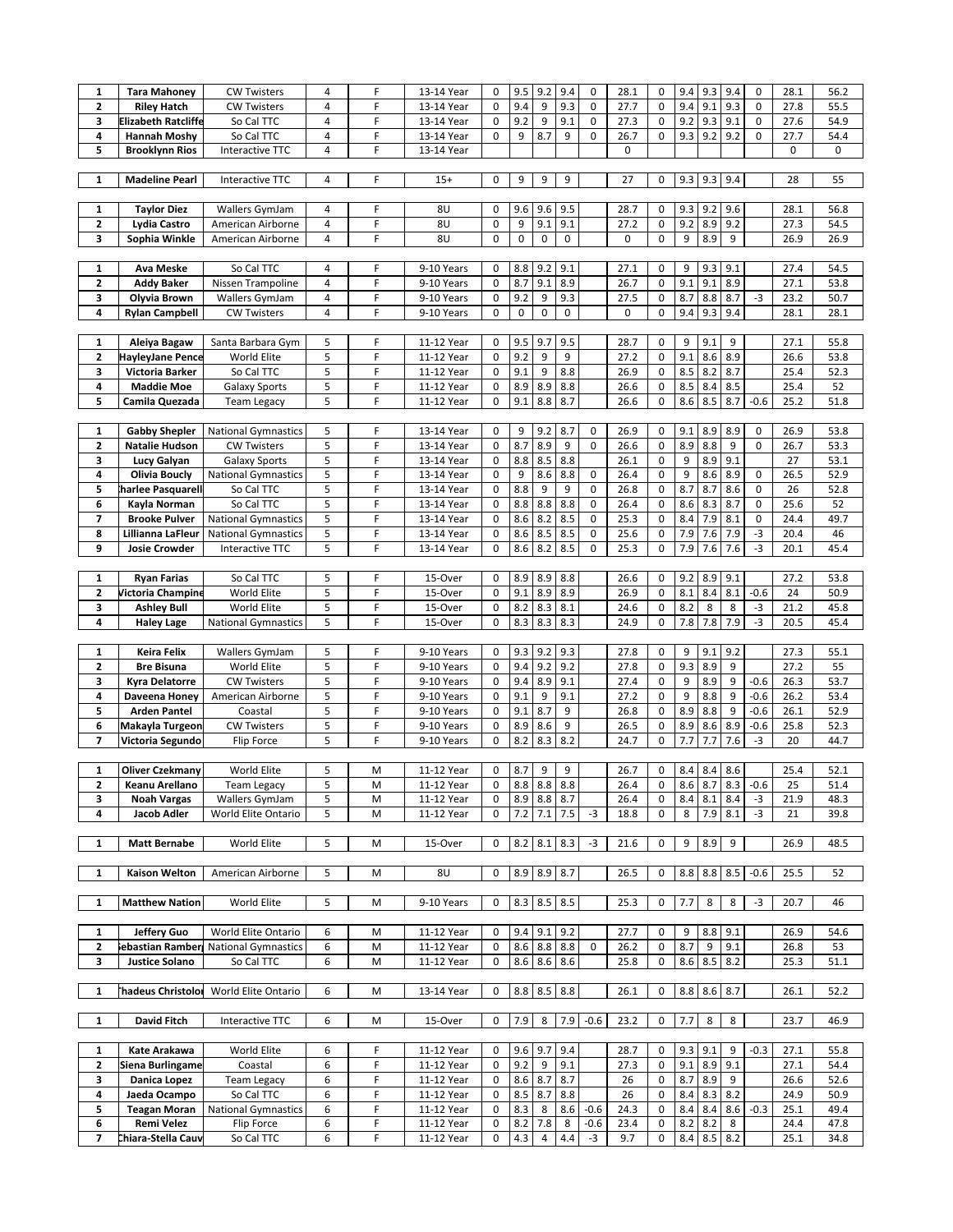| 8                            | <b>Maya Andrew</b>                              | World Elite                              | 6                   | F      | 11-12 Year               | 0                          | $\pmb{0}$      | 0           | $\pmb{0}$          |                   | 0            | $\pmb{0}$        | 0                | $\pmb{0}$      | $\pmb{0}$          |                | 0            | $\pmb{0}$    |
|------------------------------|-------------------------------------------------|------------------------------------------|---------------------|--------|--------------------------|----------------------------|----------------|-------------|--------------------|-------------------|--------------|------------------|------------------|----------------|--------------------|----------------|--------------|--------------|
|                              |                                                 |                                          |                     | F      |                          |                            |                |             |                    |                   |              |                  |                  |                |                    |                |              |              |
| 1<br>2                       | <b>Brooke Murray</b><br>Lilli Hanna             | So Cal TTC<br>American Airborne          | 6<br>6              | F      | 13-14 Year<br>13-14 Year | 0<br>$\mathbf 0$           | 8.6<br>8.7     | 8.9<br>8.5  | 8.5<br>8.4         | 0<br>$\pmb{0}$    | 26<br>25.6   | 0<br>$\mathbf 0$ | 8.6<br>8.5       | 8.5<br>8.2     | 8.3<br>8.2         | 0<br>$\pmb{0}$ | 25.4<br>24.9 | 51.4<br>50.5 |
| 3                            | Annabelle Lee                                   | So Cal TTC                               | 6                   | F      | 13-14 Year               | 0                          | 7.3            | $7.1\,$     | 7.5                | $\textnormal{-3}$ | 18.9         | 0                | 7.7              | 7.4            | 7.7                | $\pmb{0}$      | 22.8         | 41.7         |
| 4                            | <b>Hailey Tolliver</b>                          | So Cal TTC                               | 6                   | F      | 13-14 Year               | $\pmb{0}$                  | 7.7            | 7.8         | 7.5                | $-3$              | 20           | $\pmb{0}$        | 7.4              | 7.9            | 7.6                | $-3$           | 19.9         | 39.9         |
| 5                            | Elizabeth Polonski                              | So Cal TTC                               | 6                   | F      | 13-14 Year               | $\pmb{0}$                  | $\pmb{0}$      | 0           | $\pmb{0}$          | 0                 | 0            | $\pmb{0}$        | 0                | $\pmb{0}$      | 0                  | $\pmb{0}$      | 0            | $\pmb{0}$    |
|                              |                                                 |                                          |                     |        |                          |                            |                |             |                    |                   |              |                  |                  |                |                    |                |              |              |
| $\mathbf{1}$                 | <b>Beth Rumsey</b>                              | <b>CW Twisters</b>                       | 6                   | F      | 15-Over                  | 0                          | 8.5            | 8.4         | 8.8                |                   | 25.7         | 0                | 8.7              | 8.2            | 8.5                |                | 25.4         | 51.1         |
| $\mathbf{z}$                 | Eliana Bohn                                     | Santa Barbara Gym                        | 6                   | F      | 15-Over                  | $\pmb{0}$                  | 8.4            | 8           | 8.3                |                   | 24.7         | $\pmb{0}$        | 8                | 7.7            | 7.4                |                | 23.1         | 47.8         |
| 3                            | <b>Audrey Horn</b>                              | American Airborne                        | 6                   | F      | 15-Over                  | $\mathbf 0$                | 8              | 7.7         | 8                  | $-0.6$            | 23.1         | $\mathbf 0$      | 7.8              | $7.5\,$        | 7.3                | $-0.6$         | 22           | 45.1         |
| 1                            | <b>Willow Turgeon</b>                           | <b>CW Twisters</b>                       | 6                   | F      | 8U                       | 0                          | 8.5            | 8.4         | 8.4                | $-0.6$            | 24.7         | 0                | 8.2              | 8.2            | 8.3                |                | 24.7         | 49.4         |
| $\mathbf{z}$                 | Cecilia Hiemcke                                 | Flip Force                               | 6                   | F      | 8U                       | $\mathbf 0$                | 6.3            | 6.1         | 6.5                | $-3$              | 15.9         | $\mathbf 0$      | 6.9              | 6.8            | 6.5                | $-3$           | 17.2         | 33.1         |
|                              |                                                 |                                          |                     |        |                          |                            |                |             |                    |                   |              |                  |                  |                |                    |                |              |              |
| 1                            | Eva Sultanov                                    | World Elite                              | 6                   | F      | 9-10 Years               | $\mathbf 0$                | 8.6            | 8.5         | 8.8                |                   | 25.9         | 0                | 8.4              | 8.6            | 8.7                |                | 25.7         | 51.6         |
| $\mathbf{2}$                 | <b>Elysia Read</b>                              | World Elite                              | 6                   | F      | 9-10 Years               | $\mathbf 0$                | 8.9            | 8.6         | 8.4                |                   | 25.9         | $\pmb{0}$        | 8.5              | 8.2            | 8.3                |                | 25           | 50.9         |
| 3                            | <b>Addison Heap</b>                             | So Cal TTC                               | 6                   | F      | 9-10 Years               | $\pmb{0}$                  | 8              | 8.1         | 8.2                | $-3$              | 21.3         | $\pmb{0}$        | 7.8              | 8.2            | 7.9                |                | 23.9         | 45.2         |
| 4                            | London Lycett                                   | Coastal                                  | 6                   | F      | 9-10 Years               | $\mathbf 0$                | 7.9            | 7.7         | 7.9                |                   | 23.5         | $\pmb{0}$        | 7.7              | 7.4            | 7.6                | $-3$           | 19.7         | 43.2         |
| $\mathbf{1}$                 | <b>Max Poveda</b>                               | World Elite Ontario                      | 7                   | M      | 13-14 Year               | $\mathbf 0$                | 9.3            | 9           | 8.8                |                   | 27.1         | 0                | 9                | 8.8            | 8.7                |                | 26.5         | 53.6         |
|                              |                                                 |                                          |                     |        |                          |                            |                |             |                    |                   |              |                  |                  |                |                    |                |              |              |
| 1                            | Kenny Vogan                                     | So Cal TTC                               | $\overline{7}$      | M      | 15-Over                  | 0                          | 9.1            | 9.4         | 9.6                |                   | 28.1         | 0                | 8.6              | 8.9            | 8.7                |                | 26.2         | 54.3         |
| $\mathbf{z}$                 | <b>Baker Hasty</b>                              | World Elite                              | $\overline{7}$      | M      | 15-Over                  | $\pmb{0}$                  | 9.3            | 9.6         | 9.4                |                   | 28.3         | $\pmb{0}$        | 8.5              | 8.6            | 8.5                |                | 25.6         | 53.9         |
| 3                            | Arman Aryan                                     | So Cal TTC                               | $\overline{7}$      | M      | 15-Over                  | $\mathbf 0$                | 9.1            | 9           | 8.8                |                   | 26.9         | $\pmb{0}$        | 8.6              | 8.9            | 9.1                |                | 26.6         | 53.5         |
| 4                            | Elias Blanca                                    | American Airborne                        | $\overline{7}$      | M      | 15-Over                  | $\mathbf 0$                | 8.6            | 9.2         | 8.9                |                   | 26.7         | $\mathbf 0$      | $\boldsymbol{0}$ | $\pmb{0}$      | 0                  |                | 0            | 26.7         |
| $\mathbf{1}$                 | <b>Emma Williams</b>                            |                                          | 7                   | F      | 11-12 Year               | $\mathbf 0$                | 9.1            | 9.2         | 9                  |                   | 27.3         | $\mathbf 0$      | 9                | 9.2            | 8.8                |                | 27           | 54.3         |
| $\mathbf{z}$                 | <b>Aliyah Rose</b>                              | <b>Team Legacy</b><br><b>Team Legacy</b> | $\overline{7}$      | F      | 11-12 Year               | $\pmb{0}$                  | 8.6            | 9.2         | 8.9                |                   | 26.7         | $\pmb{0}$        | 8.8              | 9.4            | 9.1                |                | 27.3         | 54           |
| 3                            | <b>Tasi Tydingco</b>                            | Flip Force                               | 7                   | F      | 11-12 Year               | $\mathbf 0$                | 8.9            | 8.5         | 8.8                |                   | 26.2         | $\pmb{0}$        | 9                | 8.5            | 8.7                |                | 26.2         | 52.4         |
| 4                            | <b>Sydney Howell</b>                            | <b>Galaxy Sports</b>                     | $\overline{7}$      | F      | 11-12 Year               | $\pmb{0}$                  | 8.6            | 8.2         | 8.5                |                   | 25.3         | $\pmb{0}$        | 8.7              | 8.3            | 8.6                |                | 25.6         | 50.9         |
| 5                            | <b>Isabelle Flores</b>                          | <b>Flip Force</b>                        | $\overline{7}$      | F      | 11-12 Year               | $\mathbf 0$                | 8.2            | 7.8         | 8.1                |                   | 24.1         | $\pmb{0}$        | 7.8              | 7.4            | 7.6                | $-0.6$         | 22.2         | 46.3         |
| 6                            | Luana Augusto                                   | Coastal                                  | 7                   | F      | 11-12 Year               | $\mathbf 0$                | 6.8            | 7.1         | 7.2                | $-3$              | 18.1         | $\pmb{0}$        | 8.6              | 8.7            | 8.4                |                | 25.7         | 43.8         |
| $\overline{7}$               | avannah Archulet                                | <b>Galaxy Sports</b>                     | $\overline{7}$      | F      | 11-12 Year               | $\mathbf 0$                | 7.9            | 7.3         | 7.6                |                   | 22.8         | $\mathbf 0$      | 7.1              | 6.8            | 6.8                |                | 20.7         | 43.5         |
|                              |                                                 |                                          |                     |        |                          |                            |                |             |                    |                   |              |                  |                  |                |                    |                |              |              |
| $\mathbf{1}$<br>$\mathbf{z}$ | <b>Oliva Ellegaard</b><br><b>Analisa Singer</b> | So Cal TTC<br>So Cal TTC                 | 7<br>$\overline{7}$ | F<br>F | 13-14 Year<br>13-14 Year | $\mathbf 0$<br>$\mathbf 0$ | 8.3<br>9.3     | 8<br>9.1    | 7.7<br>9.2         | $\pmb{0}$<br>0    | 24<br>27.6   | $\mathbf 0$      | 8                | 8              | 7.8                | $\pmb{0}$      | 23.8<br>0    | 47.8<br>27.6 |
| 3                            | Sasha Ledford                                   | World Elite Ontario                      | $\overline{7}$      | F      | 13-14 Year               |                            |                |             |                    |                   | 0            |                  |                  |                |                    |                | 0            | 0            |
|                              |                                                 |                                          |                     |        |                          |                            |                |             |                    |                   |              |                  |                  |                |                    |                |              |              |
| $\mathbf{1}$                 | <b>Riley Kaufman</b>                            | So Cal TTC                               | $\overline{7}$      | F      | 15-Over                  | $\mathbf 0$                | 7.4            | 7.7         | 7.5                | $-0.6$            | 22           | $\mathbf 0$      | 6.9              | 7.4            | 7.2                | $-0.6$         | 20.9         | 42.9         |
|                              |                                                 |                                          |                     |        |                          |                            |                |             |                    |                   |              |                  |                  |                |                    |                |              |              |
| $\mathbf{1}$                 | <b>Madison Winkle</b>                           | American Airborne                        | 8                   | F      | 10U                      | 1.7                        | 8.2            | 8           | 7.9                | 0                 | 25.8         | $\overline{2}$   | 8.3              | 8.1            | 7.9                | $\pmb{0}$      | 26.3         | 52.1         |
| 1                            | Nya Womack                                      | World Elite Ontario                      | 8                   | F      | 11-12 Year               | 1.6                        | 9              | 9           | 8.9                | 0                 | 28.5         | $\overline{2}$   | 9.2              | 9              | 8.7                | $\pmb{0}$      | 28.9         | 57.4         |
| $\mathbf{2}$                 | Luciana Read                                    | World Elite                              | 8                   | F      | 11-12 Year               | 1.6                        | 9.1            | 9           | 9                  | $\pmb{0}$         | 28.7         | 1.9              | 9                | 8.6            | 8.7                | $\pmb{0}$      | 28.2         | 56.9         |
| 3                            | Lexie Danko                                     | World Elite                              | 8                   | F      | 11-12 Year               | 1.6                        | 8.6            | 8.9         | 8.9                | $\pmb{0}$         | 28           | 1.9              | 8.5              | 9              | 8.7                | $\pmb{0}$      | 28.1         | 56.1         |
|                              |                                                 |                                          |                     |        |                          |                            |                |             |                    |                   |              |                  |                  |                |                    |                |              |              |
| $\mathbf 1$                  | Serre Klijian                                   | Flip Force                               | 8                   |        | 13-14 Year               | 1.6                        |                |             | $9$ 8.7 8.8        | $\pmb{0}$         | 28.1         | 1.9              | 9                |                | $9 \overline{9.1}$ | $\pmb{0}$      | 29           | 57.1         |
| 2                            | Ava Haley                                       | World Elite                              | 8                   | F      | 13-14 Year               | 1.6                        | 9.2            | 9           | 8.9                | 0                 | 28.7         | 1.9              |                  |                | 8.6 8.5 8.4        | 0              | 27.4         | 56.1         |
| 3                            | Eva Lopez                                       | <b>Team Legacy</b>                       | 8                   | F      | 13-14 Year               | 1.6                        | 8.2            |             | 8.6 8.5            | 0                 | 26.9         | 1.9              |                  | 8.4 8.7        | 8.4                | 0              | 27.4         | 54.3         |
| 4<br>5                       | Lauren Lasko<br>Lane Wahlgren                   | Wallers GymJam<br>Flip Force             | 8<br>8              | F<br>F | 13-14 Year<br>13-14 Year | 1.6<br>1.6                 | 8.2<br>$8.1\,$ |             | 8.3 8.3<br>8.6 8.3 | 0<br>0            | 26.4<br>26.6 | 2<br>1.9         | 8.1              | 8.6 8.4<br>8.4 | 8.3<br>8           | 0<br>0         | 27.3<br>26.4 | 53.7<br>53   |
|                              |                                                 |                                          |                     |        |                          |                            |                |             |                    |                   |              |                  |                  |                |                    |                |              |              |
| 1                            | Linda Chen                                      | World Elite                              | 8                   | F      | 15-OVer                  | 1.6                        | 9.5            | 9.2         | 9.6                | 0                 | 29.9         | 1.9              | 8.9              | 9.1            | 8.9                | 0              | 28.8         | 58.7         |
| 2                            | <b>Rylie Shaw</b>                               | World Elite Ontario                      | 8                   | F      | 15-OVer                  | 1.6                        | 9.3            | 9.3         | 9                  | 0                 | 29.2         | $\overline{2}$   |                  | $9.3$ 9.2      | 8.9                | 0              | 29.4         | 58.6         |
| 3                            | Alisa Hanada                                    | Wallers GymJam                           | 8                   | F      | 15-OVer                  | $1.6\,$                    | 8.5            |             | 8.6 8.7            | 0                 | 27.4         | 1.9              |                  |                | $8.3$ $8.2$ $8.2$  | 0              | 26.6         | 54           |
| 4                            | <b>Taylor Bentley</b>                           | So Cal TTC                               | 8                   | F      | 15-OVer                  | $1.6\,$                    | 8.1            | 8.1         | 8.2                | $-0.6$            | 25.4         | $\mathbf{1}$     |                  | $8.2$ $8.2$    | 8                  | $-3$           | 22.4         | 47.8         |
| 1                            | <b>Tibet Orona</b>                              | So Cal TTC                               | 8                   | М      | 15-OVer                  | 1.7                        | 9.2            | 8.9         | 9                  | 0                 | 28.8         | 2                | 9.2              | 8.8            | 8.9                | 0              | 28.9         | 57.7         |
| 2                            | <b>Jack Monney</b>                              | Wallers GymJam                           | 8                   | М      | 15-OVer                  | 1.8                        | 7.6            |             | $7.8$ 7.5          | 0                 | 24.7         | 2.1              | 7.7              |                | 7.9 7.6            | 0              | 25.3         | 50           |
|                              |                                                 |                                          |                     |        |                          |                            |                |             |                    |                   |              |                  |                  |                |                    |                |              |              |
| 1                            | Aiden DeLeon                                    | American Airborne                        | 9                   | М      | 11-12 Year               | 2.9                        | 9              |             | 8.7 8.6            | 0                 | 29.2         | 2.5              |                  |                | 8.8 8.5 8.7        | $-0.6$         | 27.9         | 57.1         |
|                              |                                                 |                                          |                     |        |                          |                            |                |             |                    |                   |              |                  |                  |                |                    |                |              |              |
| 1                            | <b>Merrill Hunter</b>                           | <b>Team Legacy</b>                       | 9                   | M      | 15-Over                  | 2.7                        | 8.7            | 8.8         | 8.4                | 0                 | 28.6         | 2.5              |                  | 9.3 9.3        | 9                  | 0              | 30.1         | 58.7         |
| 2<br>3                       | Jonah Stratton<br><b>JB Lovett</b>              | <b>CW Twisters</b><br>So Cal TTC         | 9<br>9              | М<br>M | 15-Over<br>15-Over       | 2.8<br>$\overline{2}$      | 8.2<br>8.9     | 9.1         | 8.4 8.1<br>8.9     | 0<br>$-3$         | 27.5<br>25.9 | 2.5<br>3.3       | 9.2<br>9.1       | 9.2<br>9       | 8.9<br>8.8         | 0<br>0         | 29.8<br>30.2 | 57.3<br>56.1 |
| 4                            | <b>Matt Whitmer</b>                             | So Cal TTC                               | 9                   | M      | 15-Over                  | 0                          | 0              | 0           | 0                  | 0                 | 0            | 0                | 0                | $\pmb{0}$      | 0                  | 0              | 0            | 0            |
|                              |                                                 |                                          |                     |        |                          |                            |                |             |                    |                   |              |                  |                  |                |                    |                |              |              |
| 1                            | Gabbie Medina                                   | <b>CW Twisters</b>                       | 9                   | F      | 15-Over                  | 2.3                        | 8.2            |             | $8.1$ 8.1          | $-3.6$            | 23.1         | 1.7              | 8                |                | 7.8 7.6            | $-3$           | 22.1         | 45.2         |
|                              |                                                 |                                          |                     |        |                          |                            |                |             |                    |                   |              |                  |                  |                |                    |                |              |              |
| 1                            | Kaylee Larson                                   | World Elite                              | 10                  | F      | 15-Over                  | 3.4                        | 8.3            |             | $8.5$ 8.2          | 0                 | 28.4         | 3.2              |                  |                | $8.5$ $8.5$ $8.3$  | $-0.3$         | 28.2         | 56.6         |
| 2                            | <b>Amanda Coes</b>                              | So Cal TTC                               | 10                  | F      | 15-Over                  | 1.2                        |                | 8.5 8.4 8.3 |                    | $-3$              | 23.4         | 1.9              |                  |                | 7.9 8.1 7.8        | $-3$           | 22.7         | 46.1         |